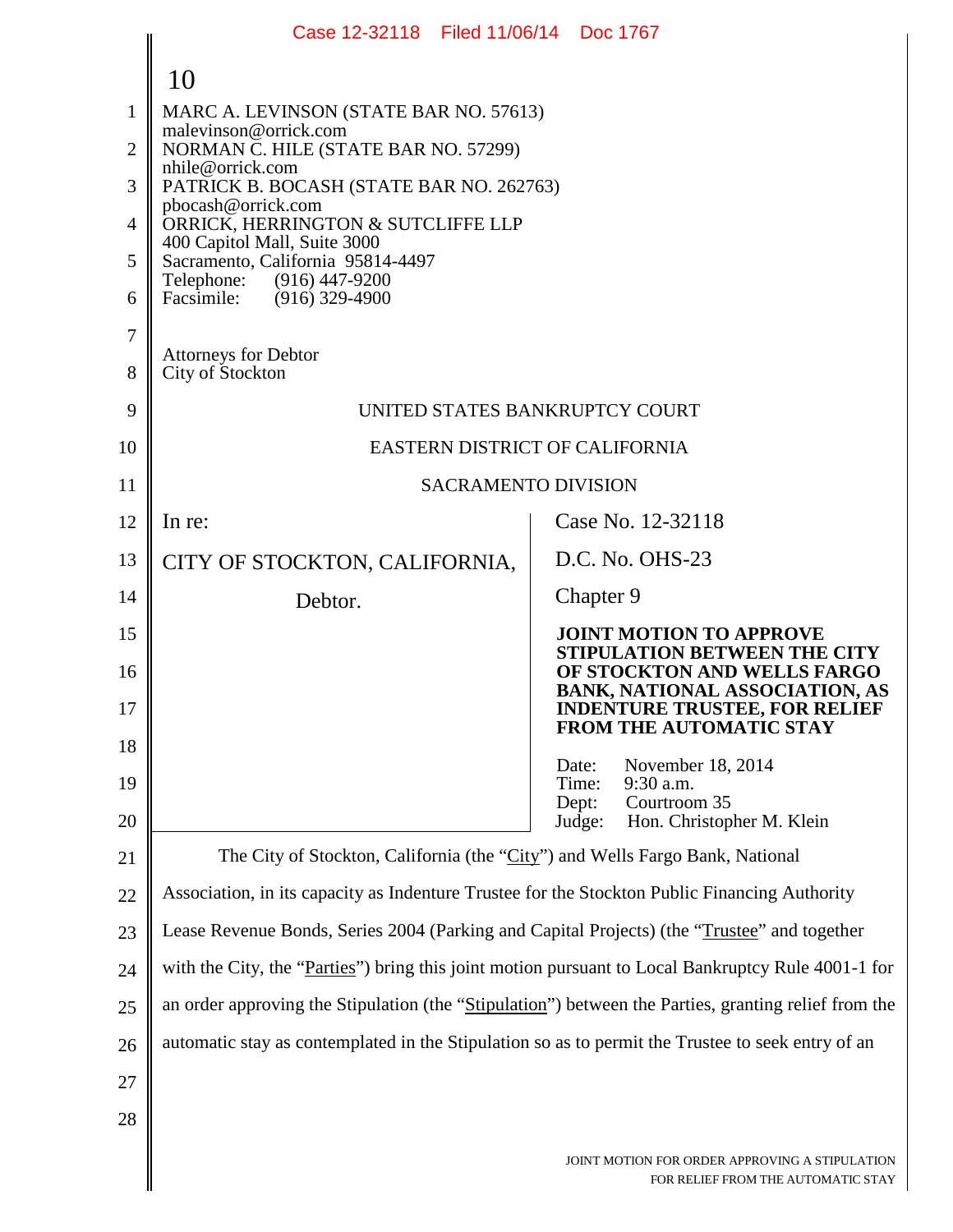1 2 order from the California State Court<sup>1</sup> approving the Stipulated Receivership Order. A true and correct copy of the Stipulation is attached hereto as Exhibit A.

3

## **Background**

4 5 6 7 8 9 1. As further set forth in the Stipulation, as part of the treatment provided by the City's Plan in this chapter 9 case, the Parties, along with National Public Finance Guarantee Corporation ("National" and collectively, with the Parties, the "Settlement Parties"), have entered into a settlement pursuant to which the Settlement Parties will enter into a forbearance agreement (the "Forbearance Agreement") and certain other related agreements and documents (collectively, along with the Plan, the "Settlement").

10 11 12 13 14 2. In accordance with the terms of the Settlement, the City has created a new parking authority (the "Parking Authority") to which it will transfer ownership and control of the Leased Parking Facilities and the City's other downtown parking structures and parking assets specified in the Settlement. Revenues from the Parking Authority will be pledged to the Trustee in support of a new schedule of installment payments on the Bonds.

15 16 17 18 19 20 21 22 23 24 3. The Forbearance Agreement also requires the Parking Authority to retain a third party parking operator to manage and operate certain of the parking facilities to be transferred to the Parking Authority. If the parking operator has not been retained on or prior to the Effective Date of the Plan, the Receiver will continue to operate the Leased Parking Facilities and will assume control over the operations of certain additional parking structures until the Parking Authority retains a third party parking operator. Such receivership will continue to be overseen by the California State Court (the "Stipulated Receivership"). The terms of the Stipulated Receivership are memorialized in a stipulated receivership order (the "Stipulated Receivership Order"). The Trustee intends to seek entry by the California State Court of the Stipulated Receivership Order.

25

26

27

4. The Plan provides that "[u]nless otherwise provided, all injunctions or stays provided for in the Chapter 9 Case pursuant to sections 105, 362, or 922, or otherwise, and in

<sup>28</sup> <sup>1</sup> Capitalized terms not otherwise defined herein shall have the meaning ascribed to such terms in the First Amended Plan for the Adjustment of Debts of City of Stockton, California, As Modified (August 8, 2014) [D.I. 1645] or the Stipulation, as applicable.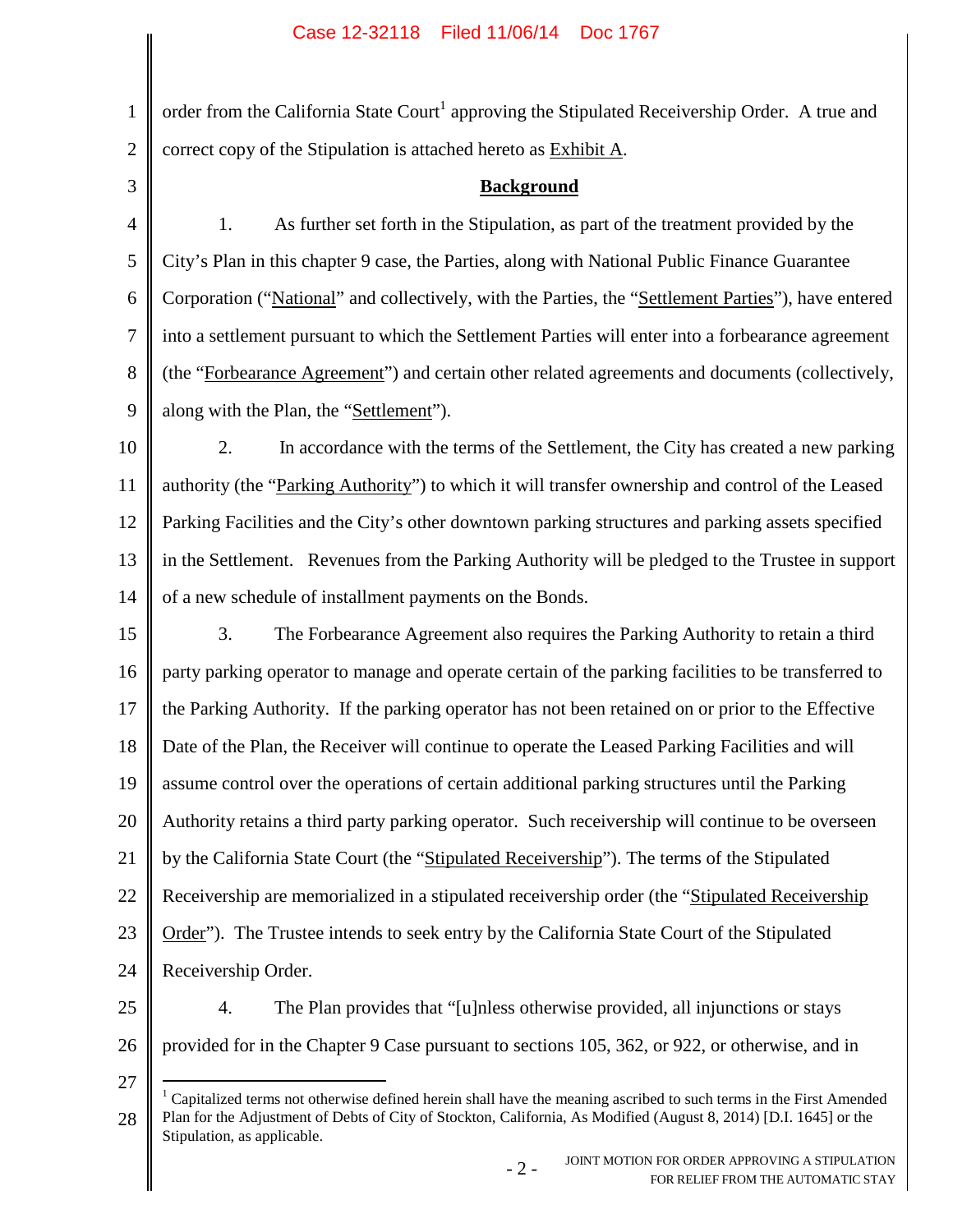1 2 existence on the Confirmation Date, will remain in full force and effect until the Effective Date." Plan § XI.C.

3 4 5 6 7 5. The Parties wish to expedite the California State Court's review of the Stipulated Receivership Order. They, therefore, seek immediate relief from the automatic stay, to the extent applicable, so that they may file the Stipulated Receivership Order and other appropriate documents in the California State Court to maximize the likelihood that the California State Court will promptly enter such order.

## **Jurisdiction and Venue**

9 10 11 6. This Court has jurisdiction over this motion and the relief requested pursuant to 28 U.S.C. §§ 157 and 1334. Venue is proper in this Court pursuant to 28 U.S.C. §§ 1408 and 1409.

8

12

## **Relief Requested**

13 14 15 16 17 18 19 20 21 22 7. By this motion and pursuant to Rule 4001 of the Federal Rules of Bankruptcy Procedure and Section 362(d) of the Bankruptcy Code (applicable to this case by Sections 901(a) and 922 of the Bankruptcy Code), the Parties seek an order from this Court approving the Stipulation. The Stipulation should be approved because the City has agreed to make commercially reasonable efforts to seek appointment of a receiver prior to the Effective Date of its Plan, and any order the Parties seek from the California State Court will be conditioned upon the occurrence of the Effective Date of the Plan. Relief from stay thus allows nothing more than putting the issue of appointing a receiver over certain of the City's parking assets before the California State Court and permitting that court to enter an order contingent on this Court's confirmation of the Plan and the Effective Date of the Plan.

23 24 25 26 27 28 8. Obtaining relief from the stay is consistent with the City's obligations under the Forbearance Agreement and promotes efficiency by allowing the City to shorten its list of steps to be taken in the event its Plan is confirmed. In order to maximize efficiency and permit the City to satisfy its obligations under the Forbearance Agreement, the Parties further request relief from the 14-day stay contemplated by Rule  $4001(a)(3)$  so that papers can be filed in the State Court upon entry of an order approving the Stipulation.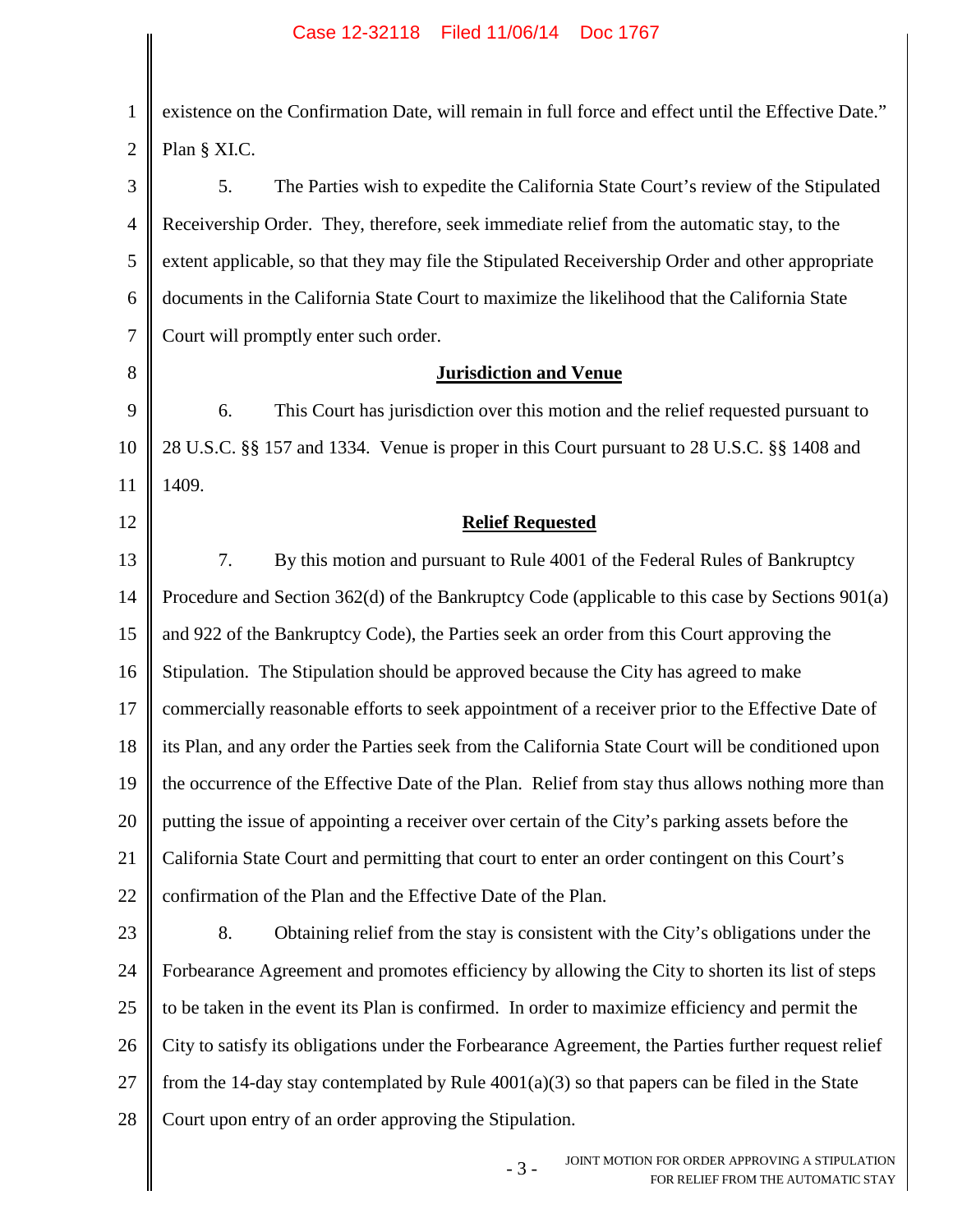| Case 12-32118 Filed 11/06/14 Doc 1767                                                                                                                                                       |                                                                                        |  |  |  |  |
|---------------------------------------------------------------------------------------------------------------------------------------------------------------------------------------------|----------------------------------------------------------------------------------------|--|--|--|--|
| WHEREFORE, the Parties request that the Court enter an order approving the Stipulation,<br>applicable immediately notwithstanding Rule $4001(a)(3)$ , and granting such other relief as the |                                                                                        |  |  |  |  |
| Court may deem just and proper.                                                                                                                                                             |                                                                                        |  |  |  |  |
| Dated: November 6, 2014                                                                                                                                                                     | ORRICK, HERRINGTON & SUTCLIFFE LLP                                                     |  |  |  |  |
|                                                                                                                                                                                             | By: /s/ Marc A. Levinson<br>Marc A. Levinson<br>Attorneys for City of Stockton, Debtor |  |  |  |  |
| Dated: November 6, 2014                                                                                                                                                                     | MINTZ LEVIN COHN FERRIS GLOVSKY<br>AND POPEO P.C.                                      |  |  |  |  |
|                                                                                                                                                                                             | By: $\frac{f_S}{\sqrt{f}f(y)}$ A. Davis                                                |  |  |  |  |
|                                                                                                                                                                                             | Jeffry A. Davis                                                                        |  |  |  |  |
|                                                                                                                                                                                             | Abigail V. O'Brient                                                                    |  |  |  |  |
|                                                                                                                                                                                             | Attorneys for Wells Fargo Bank, National                                               |  |  |  |  |

OHSUSA:759365413.3

Association, as Indenture Trustee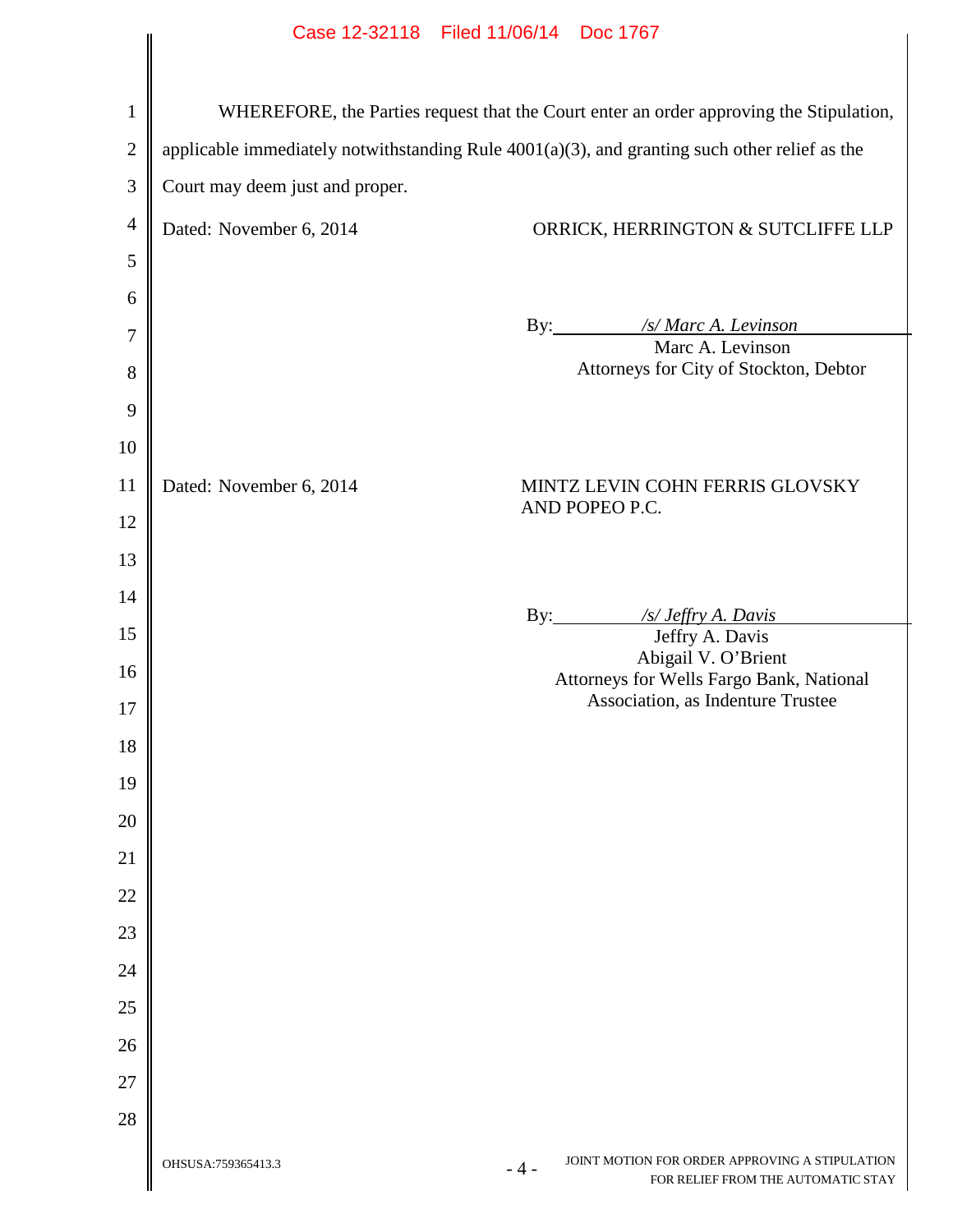## **Exhibit A**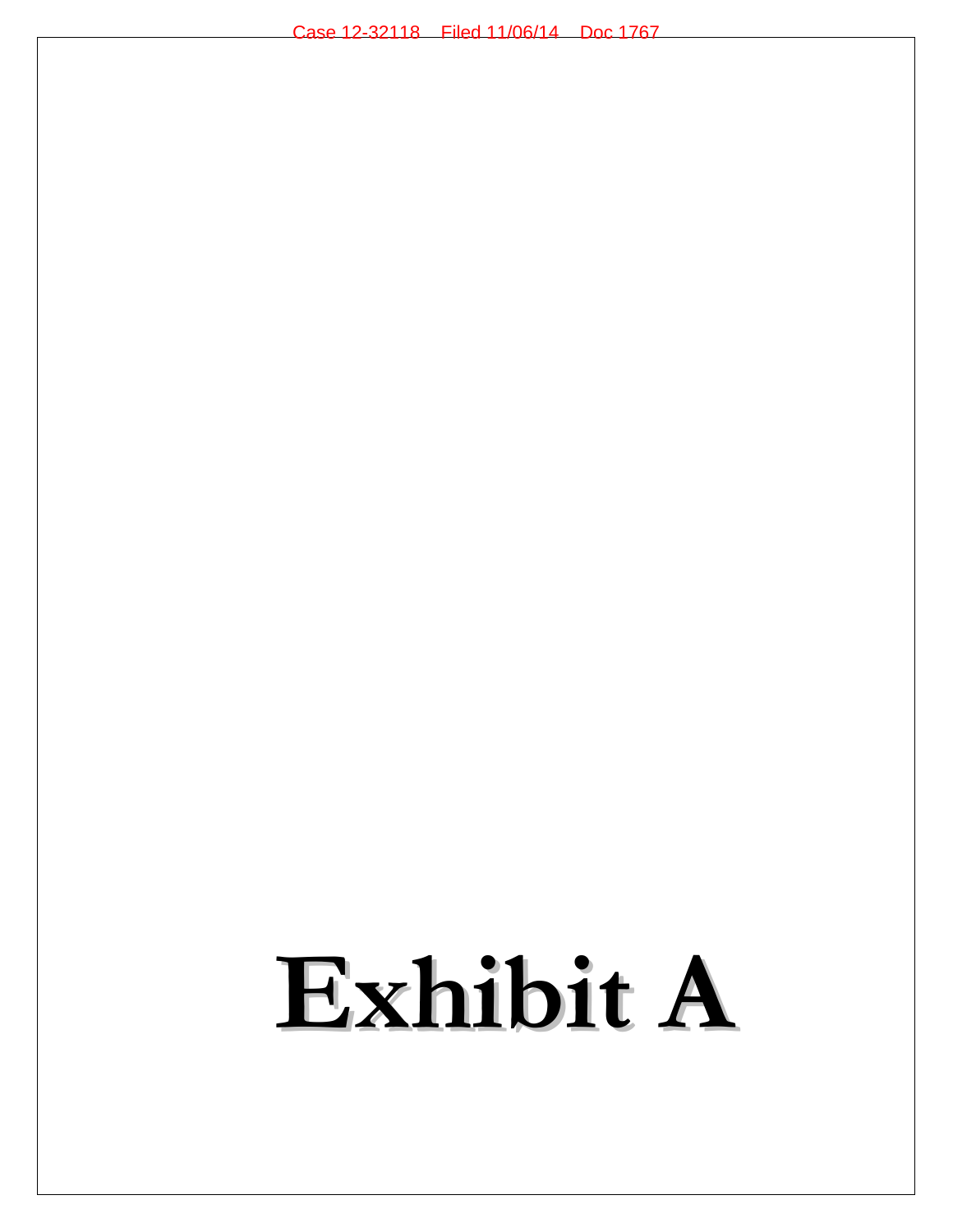|                | Case 12-32118 Filed 11/06/14 Doc 1767                                                             |                                                                                                             |  |  |  |
|----------------|---------------------------------------------------------------------------------------------------|-------------------------------------------------------------------------------------------------------------|--|--|--|
|                | 5                                                                                                 |                                                                                                             |  |  |  |
| $\mathbf{1}$   | MARC A. LEVINSON (STATE BAR NO. 57613)                                                            |                                                                                                             |  |  |  |
| $\overline{2}$ | malevinson@orrick.com<br>NORMAN C. HILE (STATE BAR NO. 57299)                                     |                                                                                                             |  |  |  |
| 3              | nhile@orrick.com<br>PATRICK B. BOCASH (STATE BAR NO. 262763)                                      |                                                                                                             |  |  |  |
| 4              | pbocash@orrick.com<br>ORRICK, HERRINGTON & SUTCLIFFE LLP                                          |                                                                                                             |  |  |  |
| 5              | 400 Capitol Mall, Suite 3000<br>Sacramento, California 95814-4497                                 |                                                                                                             |  |  |  |
| 6              | Telephone: (916) 447-9200<br>Facsimile: (916) 329-4900                                            |                                                                                                             |  |  |  |
| 7              | <b>Attorneys for Debtor</b><br>City of Stockton                                                   |                                                                                                             |  |  |  |
| $8\,$          |                                                                                                   |                                                                                                             |  |  |  |
| 9              | UNITED STATES BANKRUPTCY COURT                                                                    |                                                                                                             |  |  |  |
| 10             | EASTERN DISTRICT OF CALIFORNIA                                                                    |                                                                                                             |  |  |  |
| 11             | <b>SACRAMENTO DIVISION</b>                                                                        |                                                                                                             |  |  |  |
| 12             |                                                                                                   |                                                                                                             |  |  |  |
| 13             | In re:                                                                                            | Case No. 12-32118                                                                                           |  |  |  |
| 14             | CITY OF STOCKTON, CALIFORNIA,                                                                     | D.C. No. OHS-23                                                                                             |  |  |  |
| 15             | Debtor.                                                                                           | Chapter 9                                                                                                   |  |  |  |
| 16<br>17       |                                                                                                   | <b>STIPULATION BETWEEN THE CITY</b><br>OF STOCKTON AND WELLS FARGO<br><b>BANK, NATIONAL ASSOCIATION, AS</b> |  |  |  |
| 18             |                                                                                                   | <b>INDENTURE TRUSTEE, FOR RELIEF</b><br><b>FROM THE AUTOMATIC STAY</b>                                      |  |  |  |
| 19             |                                                                                                   | November 18, 2014<br>Date:<br>9:30 a.m.<br>Time:                                                            |  |  |  |
| 20             |                                                                                                   | Courtroom 35<br>Dept:<br>Judge:<br>Hon. Christopher M. Klein                                                |  |  |  |
| 21             |                                                                                                   |                                                                                                             |  |  |  |
| 22             |                                                                                                   |                                                                                                             |  |  |  |
| 23             | The City of Stockton, California (the "City") and Wells Fargo Bank, National                      |                                                                                                             |  |  |  |
| 24             | Association, in its capacity as Indenture Trustee for the Stockton Public Financing Authority     |                                                                                                             |  |  |  |
| 25             | Lease Revenue Bonds, Series 2004 (Parking and Capital Projects) (the "Trustee" and together       |                                                                                                             |  |  |  |
| 26             | with the City, the "Parties") hereby enter into the following stipulation (the "Stipulation") and |                                                                                                             |  |  |  |
| 27             | jointly request that the Court issue an order, as follows:                                        |                                                                                                             |  |  |  |
| 28             | 111                                                                                               |                                                                                                             |  |  |  |
|                |                                                                                                   | STIPULATION BETWEEN THE CITY OF STOCKTON<br>AND INDENTURE TRUSTEE FOR RELIEF FROM THE<br>AUTOMATIC STAY     |  |  |  |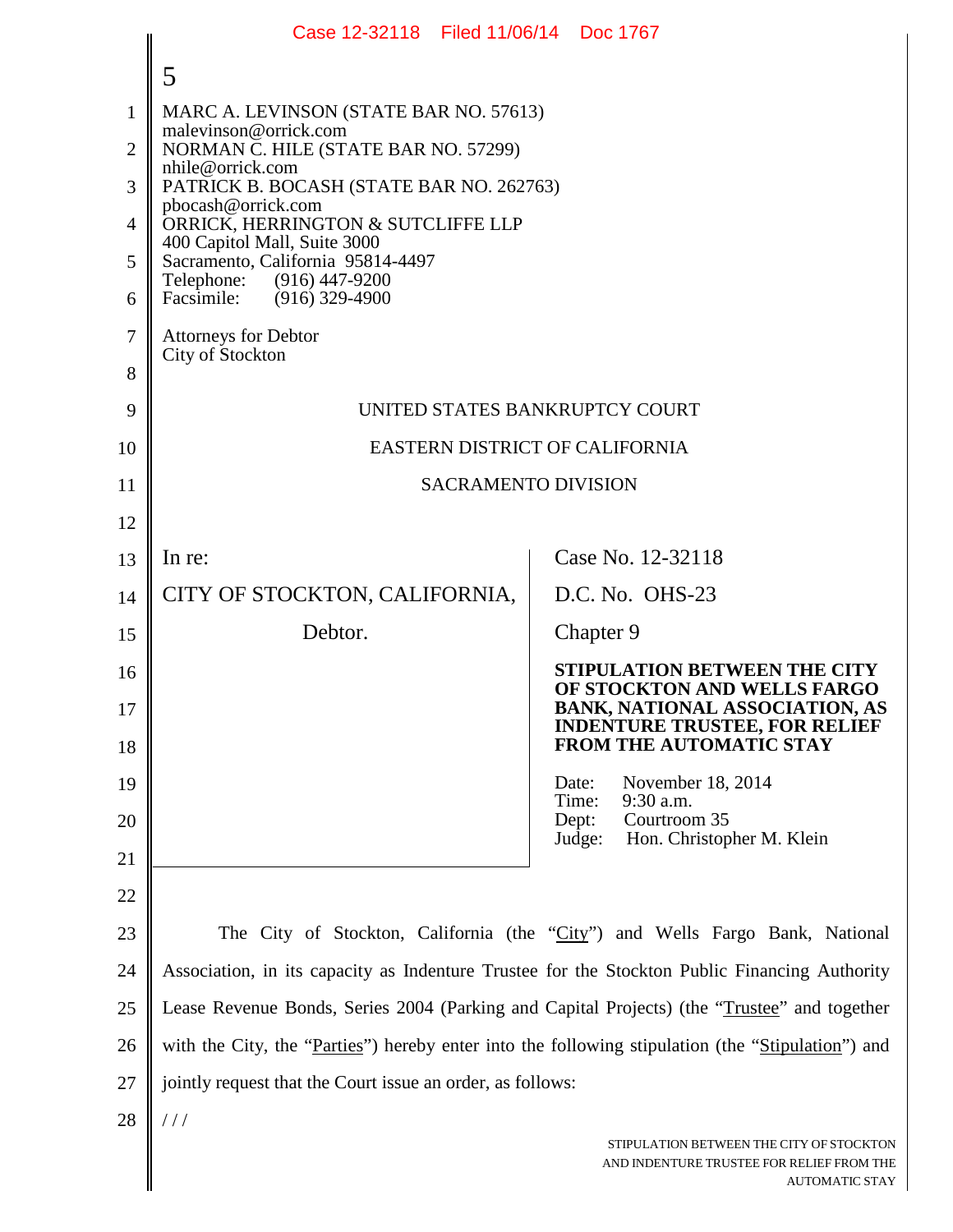| 1              | <b>RECITALS</b>                                                                                       |  |  |
|----------------|-------------------------------------------------------------------------------------------------------|--|--|
| $\overline{2}$ | Prepetition, the City became obligated to make certain lease payments to<br>1.                        |  |  |
| 3              | the Stockton Public Financing Authority (the "Authority") with respect to three parking structures    |  |  |
| 4              | located within the City – namely, the Edmund S. Coy Parking Structure, the Stockton Events            |  |  |
| 5              | Center Parking Structure and the Market Street Parking Structure (collectively, the "Leased           |  |  |
| 6              | Parking Facilities").                                                                                 |  |  |
| 7              | 2.<br>The Stockton Public Financing Authority issued its Lease Revenue Bonds,                         |  |  |
| 8              | Series 2004 (Parking and Capital Projects) (collectively, the "Bonds"), the debt service on which     |  |  |
| 9              | is payable from lease payments to be made by the City. Proceeds of the Bonds were used to fund        |  |  |
| 10             | the construction of certain of the parking garages and other improvements.                            |  |  |
| 11             | 3.<br>In April 2012, the Superior Court for the State of California, County of San                    |  |  |
| 12             | Joaquin (the "California State Court"), entered an order in the matter pending before it as Wells     |  |  |
| 13             | Fargo Bank, National Association v. City of Stockton, Case No. 39-2012-00277662-CU-UD-STK             |  |  |
| 14             | (the "Judgment"), pursuant to which it awarded the Trustee possession of the Leased Parking           |  |  |
| 15             | Facilities.                                                                                           |  |  |
| 16             | 4.<br>The California State Court entered an order appointing Kevin Whelan as                          |  |  |
| 17             | receiver (the "Receiver") to implement and enforce the Judgment (the "2012 Receivership"              |  |  |
| 18             | Order"). The 2012 Receivership Order provides that "[t]he Receiver shall continue in possession       |  |  |
| 19             | of the Receivership Estate [i.e., the Leased Parking Facilities] pending further order of the Court." |  |  |
| 20             | (2012 Receivership Order, ¶16.) The Receiver began operating the Leased Parking Facilities on         |  |  |
| 21             | May 18, 2012 and has continued operating the Leased Parking Facilities since that date.               |  |  |
| 22             | On June 28, 2012, the City filed a petition for relief under chapter 9 of the<br>5.                   |  |  |
| 23             | United States Bankruptcy Code (the "Bankruptcy Code") in this Court. The City's bankruptcy            |  |  |
| 24             | case is currently pending under the above-captioned case number (the "Bankruptcy Case").              |  |  |
| 25             | During the pendency of the Bankruptcy Case, the Receiver has continued to operate the Leased          |  |  |
| 26             | Parking Facilities pursuant to the 2012 Receivership Order.                                           |  |  |
| 27             | //                                                                                                    |  |  |
| 28             | //                                                                                                    |  |  |
|                | STIPULATION BETWEEN THE CITY OF STOCKTON                                                              |  |  |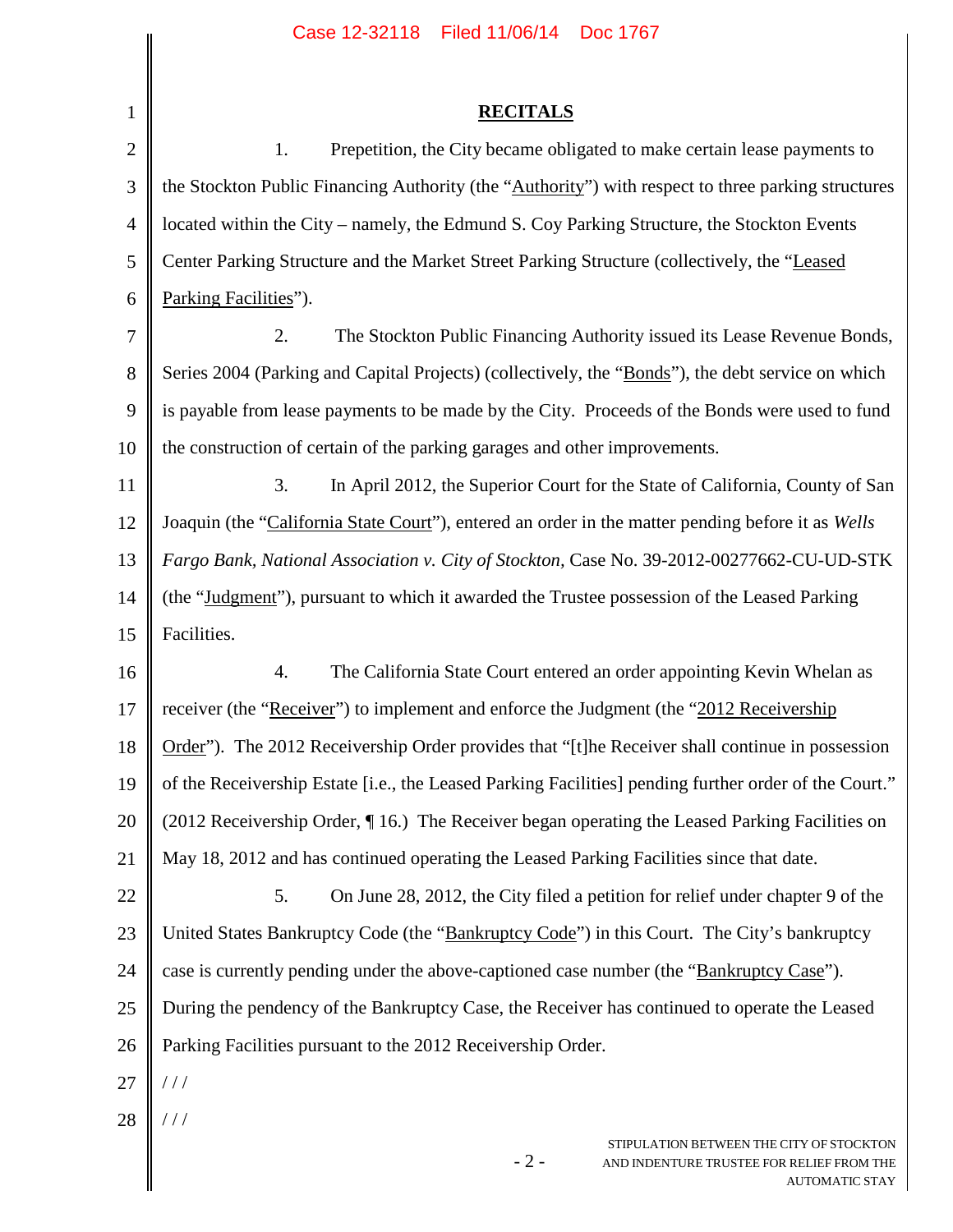1 2 3 4 5 6 7 8 9 10 11 12 13 14 15 16 17 18 19 20 21 22 23 24 6. As part of the treatment provided by the City's  $Plan<sup>1</sup>$  in this chapter 9 case, the Parties, along with National Public Finance Guarantee Corporation ("National" and collectively, with the Parties, the "Settlement Parties"), have entered into a settlement pursuant to which the Settlement Parties will enter into a forbearance agreement (the "Forbearance Agreement") and certain other related agreements and documents (collectively, along with the Plan, the "Settlement"). The effectiveness of the Forbearance Agreement and other agreements is contingent on the occurrence of the Effective Date of the Plan. 7. In accordance with the terms of the Settlement, the City has activated its parking authority (the "Parking Authority") to which it will transfer ownership and control of the Leased Parking Facilities and other downtown parking structures and parking assets as specified in the Settlement. Revenues of the Parking Authority's operation of such assets will be pledged to the Trustee in support of a new schedule of installment payments to be made by the Parking Authority, which the Trustee will apply towards debt service on the Bonds. 8. The Forbearance Agreement also requires the Parking Authority to retain a third party parking operator to manage and operate certain of the parking facilities to be transferred to the Parking Authority. If the third party parking operator has not been retained on or prior to the Effective Date of the Plan, the Receiver will continue to operate the Leased Parking Facilities and, in the event any of certain defaults identified in the Forbearance Agreement occurs, will assume control over the operations of certain additional parking structures until the Parking Authority retains a third party parking operator. Such receivership will continue to be overseen by the California State Court (the "Stipulated Receivership"). The terms of the Stipulated Receivership are memorialized in a stipulated receivership order (the "Stipulated Receivership Order"). The Trustee intends to seek entry by the California State Court of the Stipulated Receivership Order. / / /

25

26

- 3 -

<sup>27</sup> 28 <sup>1</sup> Capitalized terms not otherwise defined herein shall have the meaning ascribed to such terms in the First Amended Plan for the Adjustment of Debts of City of Stockton, California, As Modified (August 8, 2014) [Dkt. 1645] or the Forbearance Agreement, as applicable.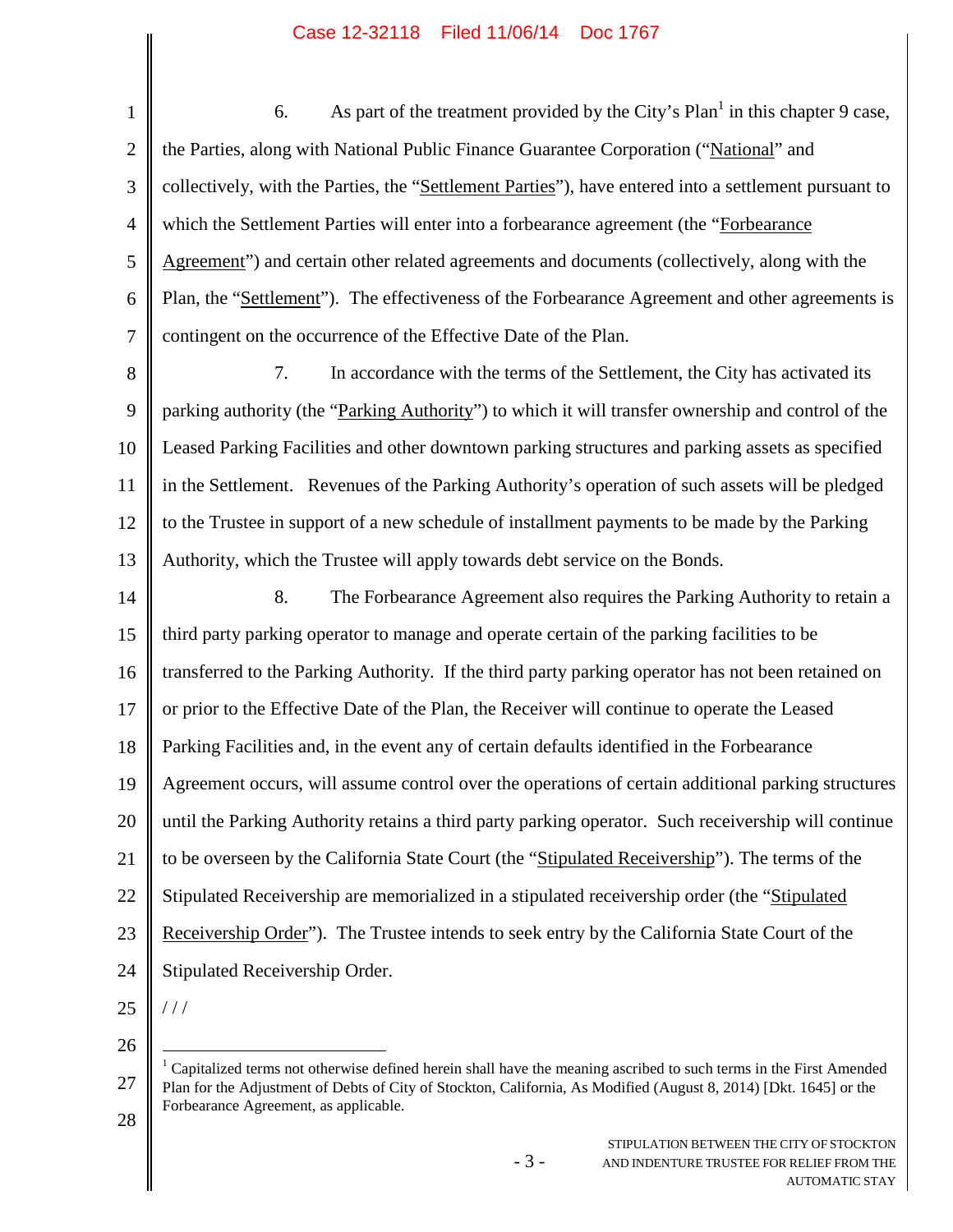| $\mathbf{1}$   | 9.<br>The Plan provides that "[u]nless otherwise provided, all injunctions or                                           |  |  |
|----------------|-------------------------------------------------------------------------------------------------------------------------|--|--|
| $\overline{2}$ | stays provided for in the Chapter 9 Case pursuant to sections 105, 362, or 922, or otherwise, and                       |  |  |
| 3              | in existence on the Confirmation Date, will remain in full force and effect until the Effective                         |  |  |
| $\overline{4}$ | Date." Plan § XI.C.                                                                                                     |  |  |
| 5              | 10.<br>The Parties wish to expedite the California State Court's review of the                                          |  |  |
| 6              | Stipulated Receivership Order. They, therefore, seek immediate relief from the automatic stay,                          |  |  |
| $\overline{7}$ | to the extent applicable, so that they may file the Stipulated Receivership Order and other                             |  |  |
| 8              | appropriate documents in the California State Court to maximize the likelihood that the                                 |  |  |
| 9              | California State Court will promptly enter such order.                                                                  |  |  |
| 10             | <b>STIPULATION</b>                                                                                                      |  |  |
| 11             | 1.<br>Upon entry of the order ("Order") approving this Stipulation, the                                                 |  |  |
| 12             | automatic stay of 11 U.S.C. §§ 362 and 922 shall, to the extent applicable, terminate as to the                         |  |  |
| 13             | Settlement Parties (including their agents, affiliates, successors and assigns) to permit such entity                   |  |  |
| 14             | or entities to seek and obtain approval of the Stipulated Receivership Order and to assure the                          |  |  |
| 15             | California State Court that the entry of any order does not violate the automatic stay.                                 |  |  |
| 16             | 2.<br>This Stipulation shall be effective upon entry of the Order, and the 14-day                                       |  |  |
| 17             | stay contemplated by Rule $4001(a)(3)$ of the Federal Rules of Bankruptcy Procedure shall not                           |  |  |
| 18             | apply. If any provision of the Order is later modified, vacated or stayed by order of this Court or                     |  |  |
| 19             | any other court for any reason, such modification, vacation or stay shall not affect the validity of                    |  |  |
| 20             | any action taken pursuant to the Order before the later of (a) the effective date of such                               |  |  |
| 21             | modification, vacation or stay, or (b) the entry of the order pursuant to which such modification,                      |  |  |
| 22             | vacation or stay was established.                                                                                       |  |  |
| 23             | //                                                                                                                      |  |  |
| 24             | //                                                                                                                      |  |  |
| 25             | //                                                                                                                      |  |  |
| 26             | //                                                                                                                      |  |  |
| 27             | //                                                                                                                      |  |  |
| 28             | //                                                                                                                      |  |  |
|                | STIPULATION BETWEEN THE CITY OF STOCKTON<br>- 4 -<br>AND INDENTURE TRUSTEE FOR RELIEF FROM THE<br><b>AUTOMATIC STAY</b> |  |  |